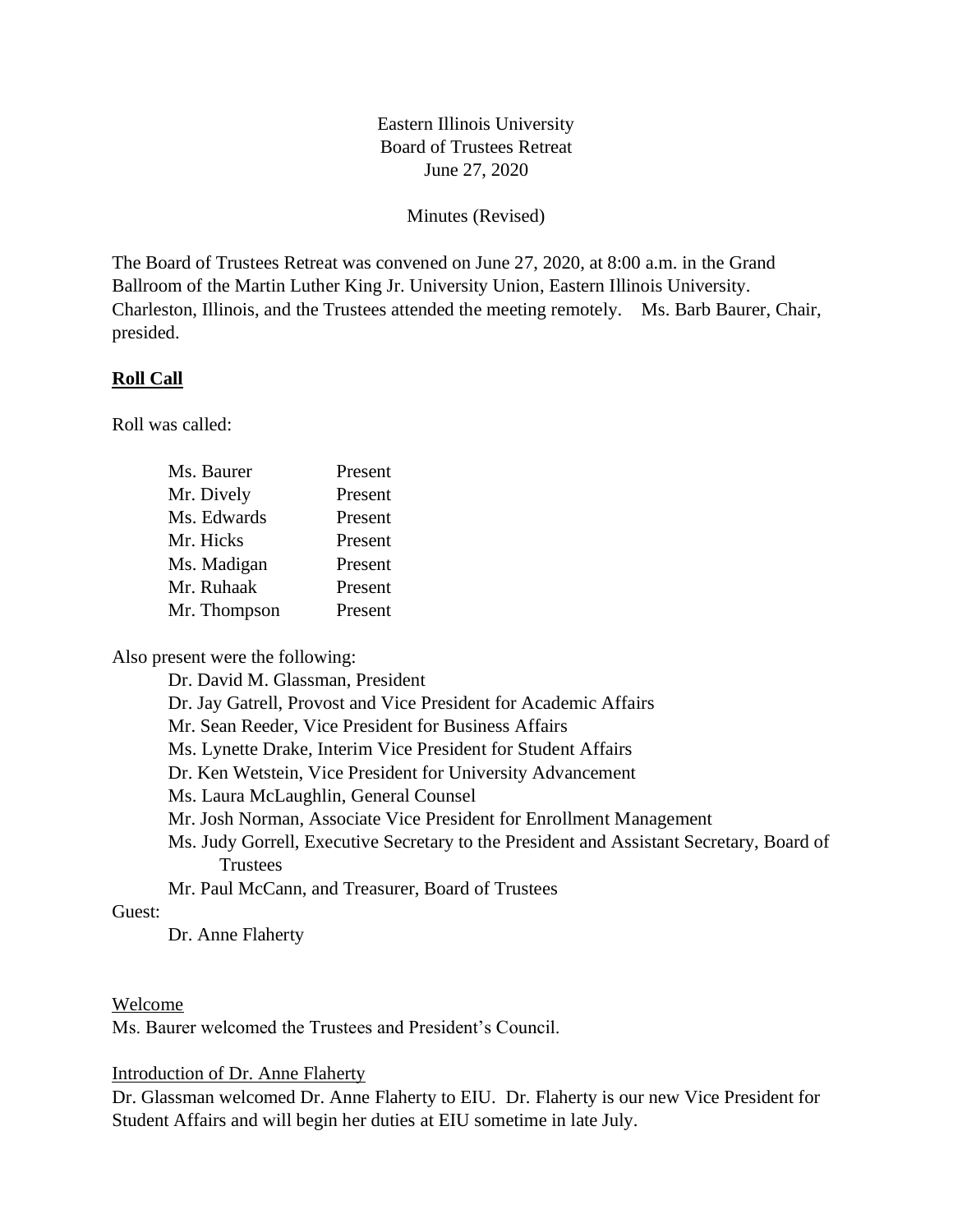### Title IX Discussion

Dr. Heather Webb and Dr. Shawn Peoples gave a presentation to the Board of Trustees on Title IX. 1972: Prohibits Discrimination on the basis of sex in education programs and activities. (Based on receiving Title IV funds) The presentation included the Student Title IX process, reporting, complaint options, formal process, the hearing process, decisions & appeals, best practices, and opportunities for change. The Office of Civil Rights and Diversity/Title IX has a process in place for employee complaints of sexual harassment. Currently EIU has a Sexual Assault Task Force Subcommittee in place. The subcommittee members are: Dr. Shawn Peoples, Dr. Jeannie Ludlow, Ms. Laura McLaughlin, Dr. Heather Webb, and Ms. Erin Walters. The subcommittee is charged with assessing EIU's current Title IX policy, processes and procedures based on best practices and identifying changes required by the rollout of the new Title IX rules.

# EIU Reopening Plan for Fall 2020

Each vice president shared what his/her area is doing to assist with reopening in the fall.

Academic Affairs is providing social distanced classrooms and remote accommodations, face-toface classes will have no more than 49 students in a class, remote work – additional online courses to keep colleagues and community safe, physical distancing (6 ft.) limits capacity, alternative learning spaces, online and hybrid classes reduce the number of student on campus throughout the day, faculty is central to success in the fall, EIU-UPI partnership, and pedagogy is informing hybrid implementation, as well as online.

Athletics staged return of student athletes, daily procedures, policies and procedures for staff, facilities considerations and procedures, team travel, Athletic Department daily screening log, and COVID-19 Panther Pledge.

Student Affairs has procedures in place for each of the five recovery phases for the following areas: on campus move-in process, welcome events, housing operations, dining operations, quarantine/isolation of students, medical clinic services, and counseling clinic services.

Business Affairs has responsibility for purchasing cleaning, sanitizing, and PPE materials, cleaning, setting up sanitization stations, and distributing materials. ITS will facilitate tools to enable remote work environments. HR will develop policies to comply with Federal/State guidelines and providing guidance to employees. The Accounting Office will track expenses and monitor compliance with grants.

University Advancement will work within their areas of responsibility to ensure compliance with local, State, and Federal guidelines.

The President's Council left the Retreat before lunch. The President and the Trustees resumed the meeting following lunch.

President's Update The President discussed his goals for the coming year.